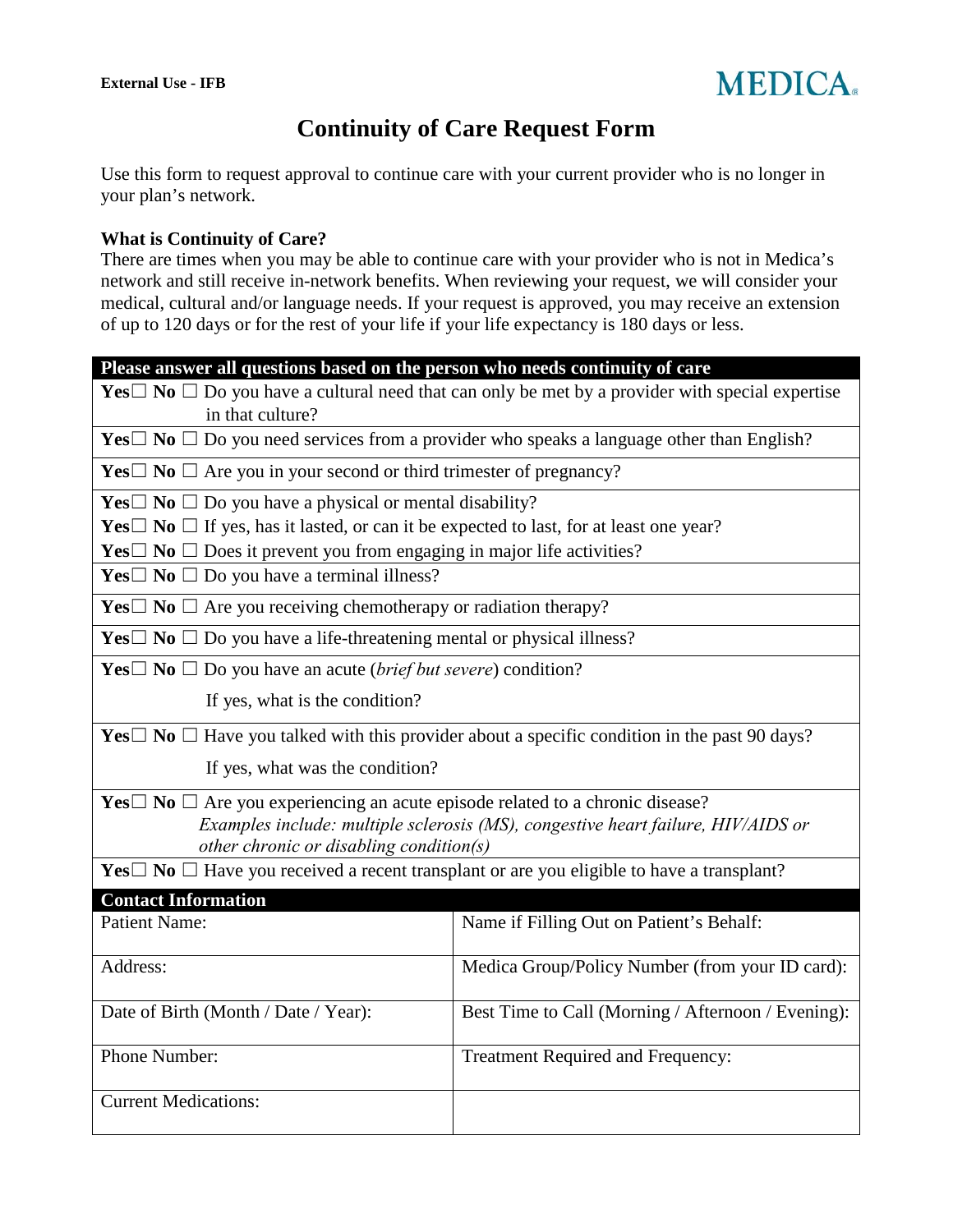## Continuity of Care Request Form

| <b>Provider You are Requesting to See</b>      |                                        |
|------------------------------------------------|----------------------------------------|
| Name of Provider Requesting Coverage with:     | Date of Last Visit with this Provider: |
| <b>Provider Specialty:</b>                     | <b>Provider Office Address:</b>        |
| Provider Phone Number:                         | Provider Fax Number:                   |
| Additional Provider Name ( <i>if needed</i> ): | Date of Last Visit with this Provider: |
| <b>Provider Specialty:</b>                     | Provider Office Address:               |
| <b>Provider Phone Number:</b>                  | Provider Fax Number:                   |
| Additional Provider Name (if needed):          | Date of Last Visit with this Provider: |
| <b>Provider Specialty:</b>                     | Provider Office Address:               |
| <b>Provider Phone Number:</b>                  | Provider Fax Number:                   |

### **Submitting Your Form**:

Please send the completed form by U.S. mail: Medica Mail Route CP595 PO BOX 9310 Minneapolis, MN 55440-9310

Once we receive your form, we'll review it and will send you a letter within 14 days letting you know whether your request is approved.

## **Have Questions?**

Please call us at the number on the back of your Medica ID card.

## **RELEASE OF MEDICAL INFORMATION:**

By signing this form, I authorize any health care professional or entity to release my medical records, including any mental health or substance abuse records, to Medica for purposes related to this request. I agree that the information I'm providing is correct.

I understand that I may revoke, in writing, this consent at any time. Otherwise, this consent will expire one year from the date of signature.

\_\_\_\_\_\_\_\_\_\_\_\_\_\_\_\_\_\_\_\_\_\_\_\_\_\_\_\_\_\_\_\_\_\_\_\_\_\_\_\_\_\_\_\_\_\_\_ \_\_\_\_\_\_\_\_\_\_\_\_\_\_\_\_\_\_\_\_\_\_\_\_\_\_

*Signature of Member/Patient Date*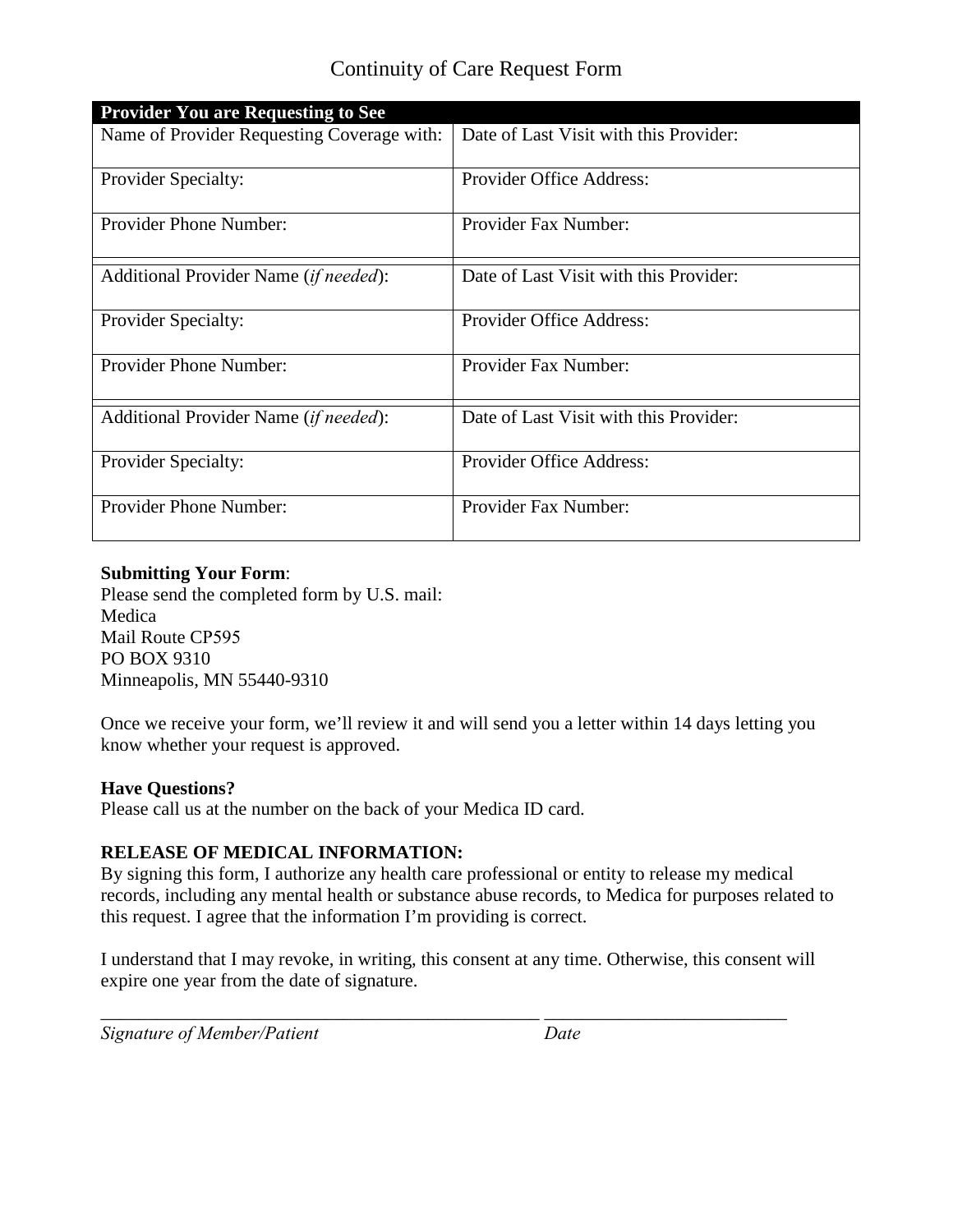*Signature of Parent or Guardian Relationship Date* (If patient is under age 18)

| To be Completed by Your Current Treating Provider |                                          |                 |
|---------------------------------------------------|------------------------------------------|-----------------|
| Member Name:                                      | Member Group and Identification Number:  |                 |
| Provider Name:                                    | Physician Number:                        | Phone Number:   |
| Address:                                          | City:                                    | State/Zip Code: |
| Date of Last Visit:                               | Next Scheduled Appointment:              |                 |
| Diagnosis:                                        | Frequency of Visits:                     |                 |
| <b>Expected Length of Treatment:</b>              | If maternity, expected date of delivery? |                 |
| <b>Current Treatment/Comments:</b>                |                                          |                 |
|                                                   |                                          |                 |
| Signature of Provider                             |                                          | Date            |